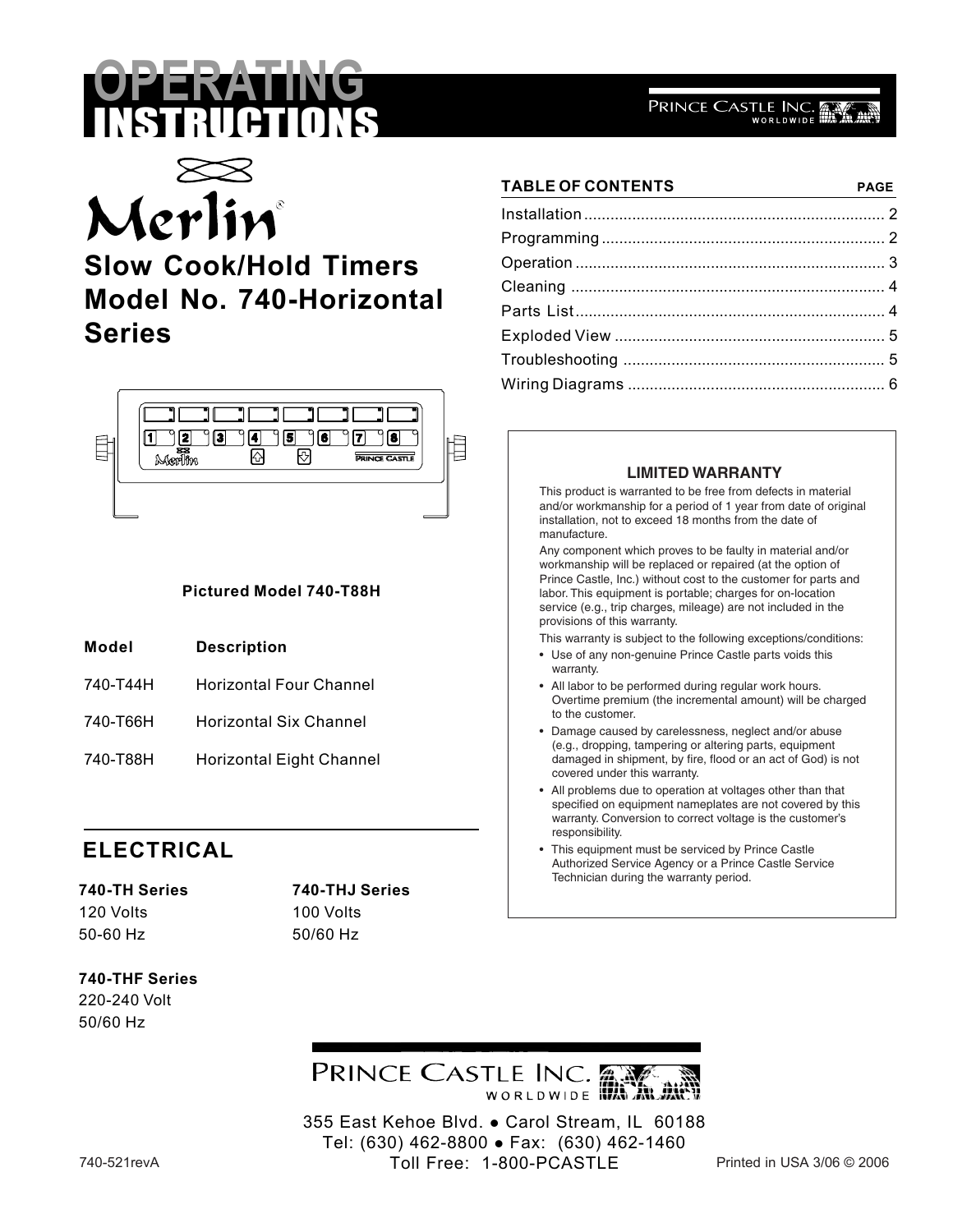## **INSTALLATION**

- 1. After you have removed the timer from the carton, inspect the unit for signs of damage. If there is damage to the unit:
	- Notify carrier within 24 hours after delivery.
	- Save carton and packing materials for inspection purposes.
	- Contact your local Prince Castle dealer or, if purchased directly, the Prince Castle Customer Sales Department at 1-630-462-8800 to arrange for a replacement to be sent.
- 2. Verify that all parts have been received. Mounting Brackets and hardware provided.
- 3. To mount the timer, place mounting brackets in desired location. Scribe location of mounting holes, center punch, and drill holes. Attach timer to mounting brackets placing star washer between bracket and timer.

### **DISPLAYS AND INDICATORS**

| TIME<br><b>Display</b>   | Shows the time for the selected channel<br>number.                                                                                                                                                                        |
|--------------------------|---------------------------------------------------------------------------------------------------------------------------------------------------------------------------------------------------------------------------|
| H:M                      | Indicates the time value is in <b>Hours</b> and<br>Minutes.                                                                                                                                                               |
| $M:$ S                   | Indicates that the time value is in<br>Minutes and Seconds.                                                                                                                                                               |
| LED<br><b>Indicators</b> | Located above each channel timer<br>button, these lights change color<br>depending on the stage of the count-<br>down. Green = first 70% of countdown,<br>Yellow = next 20% countdown,<br>$Red = last 10\%$ of countdown. |

#### **CONTROLS**

**Channel (Button)**

Activates countdown sequence in the run mode.



**SCAN/UP ARROW**

In the program mode, it increases time values for each channel . In the Run Mode, it is used in conjunction with logo button to increase the volume.

**SCAN/DOWN ARROW**

In the program mode, it decreases time values for each channel . In the run mode, it is used in conjunction with logo

**PRINCE CASTLE Logo**

button to decrease the volume.

Activates Program Mode and used to adjust the alarm sound level.

#### **PROGRAMMING**

1. Press and hold the **PRINCE CASTLE** logo for six seconds. The **TIME** displays change will from **---** to *Prog* and a beep will sound. See figure 1.

*Figure 1*



2. Press the timer channel to be programmed. The LED indicator for the selected button will turn yellow and a beep will sound. The current programmed time for that channel will be displayed in the **TIME** display and the time value will indicate either **H:M** OR **M:S.** See figure 2.

*Figure 2*



3. Press the **SCAN/UP Arrow** or the **SCAN/DOWN Arrow** button to change the program time for the selected channel.

*IMPORTANT:* To change from Minutes and Seconds **M:S** to Hours and Minutes **H:M**. Press and hold the **SCAN/UP** Button. When the display reaches 59:59 it will automatically change to 1:00 Hour and the LED will switch from M:S to H:M. The program value for the **H:M** indicator is from 1:00 hour to 17 hours: 59 minutes. See figures 3 and 4.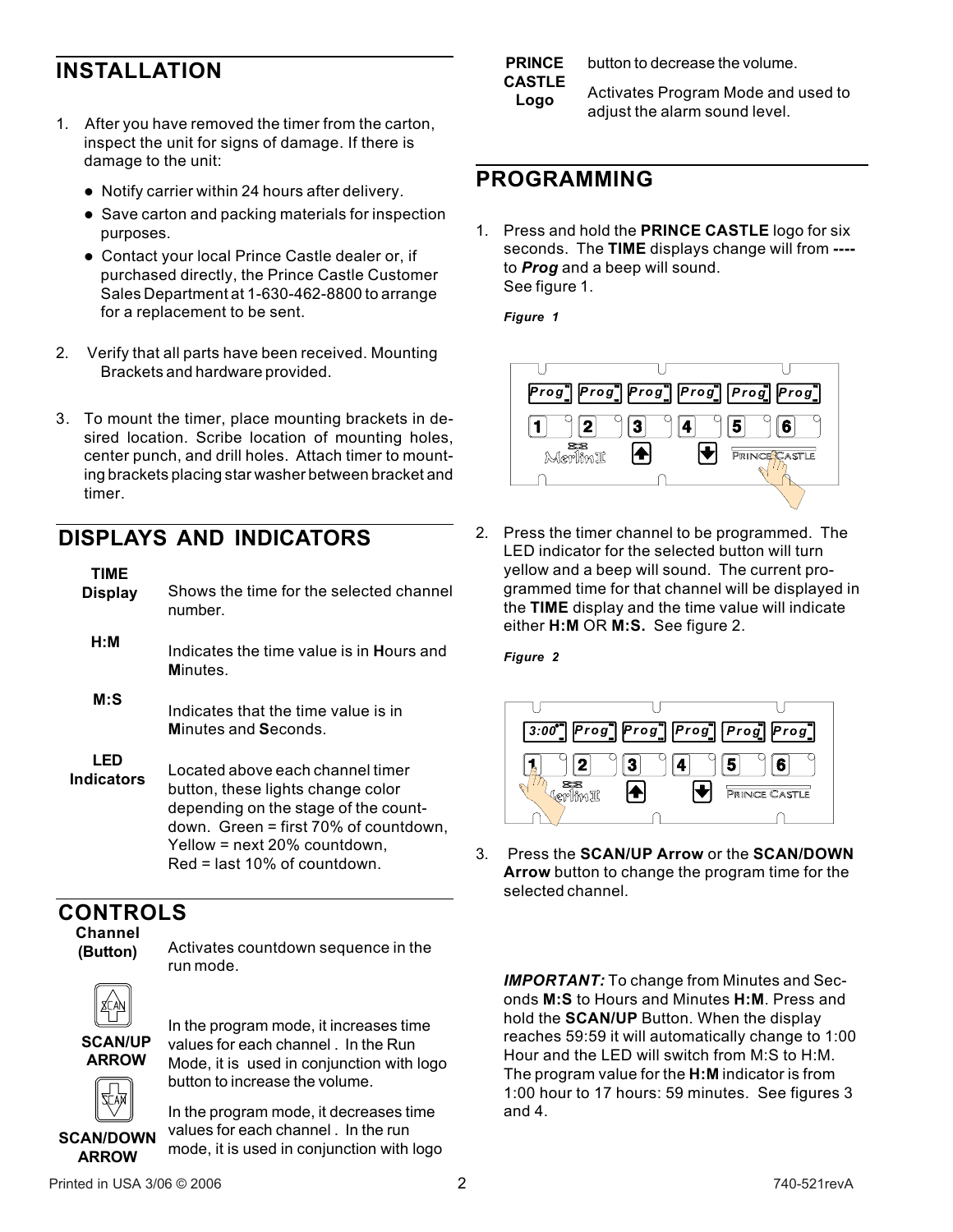

 *Figure 4*



- 4. Press the desired channel button to program another channel. Repeat programming procedures in steps 2 and 3 above.
- 5. When finished programming each desired channel, momentarily press the **PRINCE CASTLE** logo to end the Program Mode. This saves the program changes you have made for all channels. See figure 5.

#### *Figure 5*



 6. You can change the sound level of the alarm in **RUN MODE**. Press and hold the **PRINCE CASTLE** logo; then, within six seconds, press either the **SCAN UP** Arrow button or the **SCAN DOWN** Arrow button. The **SCAN UP** Arrow button adjusts the sound level to the louder alarm, the **SCAN DOWN** Arrow button adjusts the sound level to the lower alarm.

# **OPERATION**

1. Press a channel button to activate a timing cycle. (All channels can be activated and running at the same time.) The time remaining will countdown in the **TIME** display, and the time value **M:S** or **H:M** will be illuminated. See figure 6

#### *Figure 6*



2. Press the desired channel button three times within five seconds to cancel an active timing cycle.

*IMPORTANT:* The channel timer button's multicolored LED indicator shows the status of the timer. The indicator has three colors: green, yellow, and red. The LED will be green during the first 70% of the countdown. It changes to yellow during the next 20% of the countdown. It will be red during the final 10% of the countdown, and will start flashing red once the time has run out.

3. The timer will countdown from the programmed value to zero. At zero, the display flashes *End* and the alarm sounds. See figure 7.

#### *Figure 7*



4. When the timing cycle is complete, and the alarm sounds, press the channel button to cancel the alarm. See figure 7.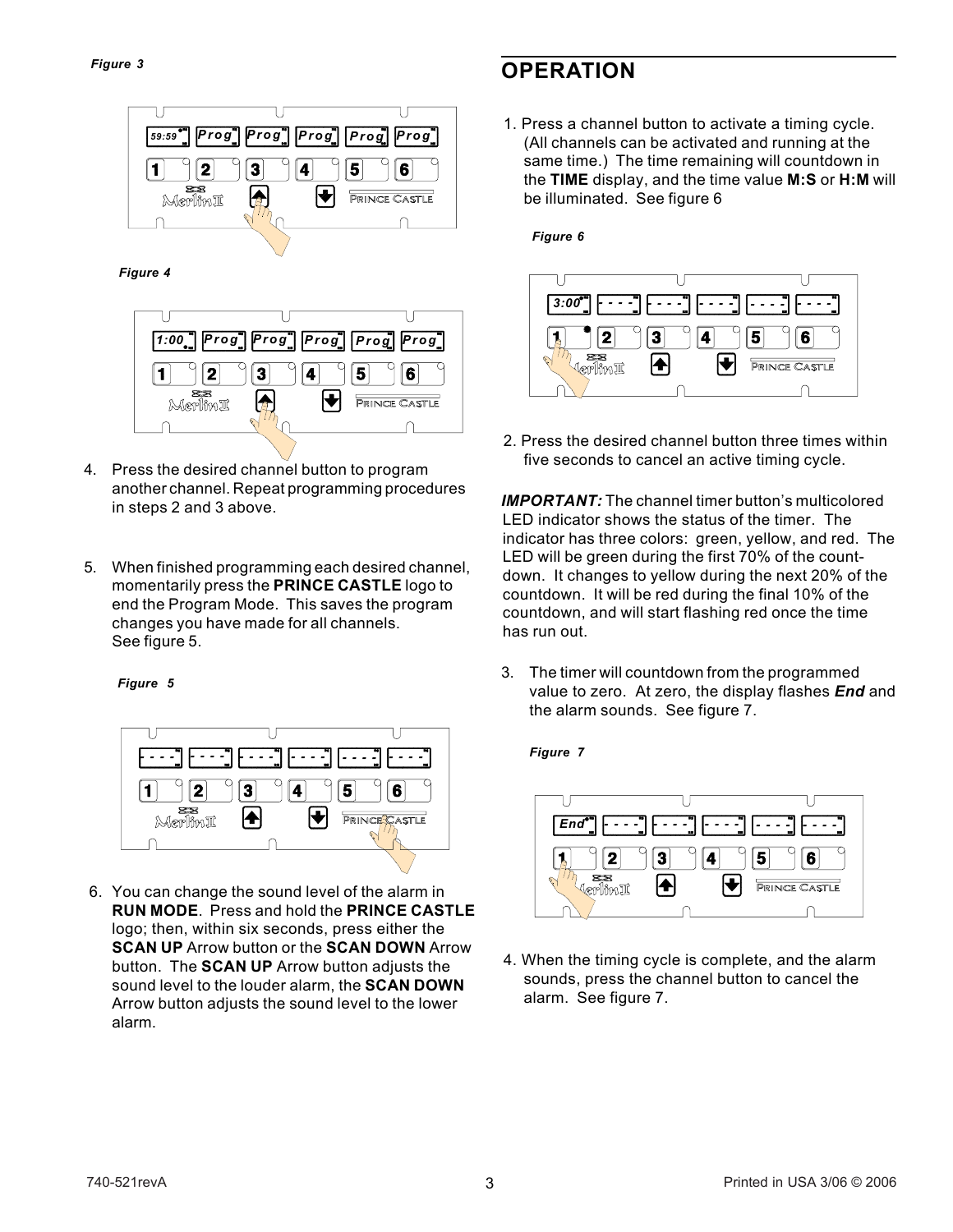# **CLEANING**

1. Do not allow grease to build up on the timer, wipe it down daily with clean damp cloth.

*IMPORTANT:* Do not use abrasive or chemical cleaners on your timer, this may cause damage to the overlay.

### **PART LIST**

| <b>ITEM</b>    | <b>PART NUMBER</b>                               | <b>DESCRIPTION</b>                                                                               |
|----------------|--------------------------------------------------|--------------------------------------------------------------------------------------------------|
| 1              | 69-079S                                          | Plastic Rivet (Pkg. Of 2)                                                                        |
| $\overline{2}$ | 740-047<br>740-046                               | Rear Cover (T88H)<br>Rear Cover (T44H & T66H)                                                    |
| 3              | 740-072S<br>740-070S<br>740-244S                 | Main P.C.Board (T44H)<br>Main P.C. Board (T66H)<br>Main P.C. Board (T88H)                        |
| 4              | 740-079S                                         | Wing Board (T88H Only)                                                                           |
| 5              | 88-653-2-4S                                      | Speaker Assy.                                                                                    |
| 6              | 541-135                                          | Speaker Shim                                                                                     |
| 7              | 740-056S<br>740-055S<br>740-054S                 | Switch Panel Assy. (T88H)<br>Switch Panel Assy. (T66H)<br>Switch Panel Assy. (T44H)              |
| 8              | 740-058<br>740-057                               | Front Cover (T88H)<br>Front Cover (T66H&T44H)                                                    |
| 9<br>10        | 70-048S<br>72-292S<br>72-293-01JS<br>72-293-04FS | Knob W/Hardware<br>Power Supply (110 Volt)<br>Power Supply (100 Volt)<br>Power Supply (220-240V) |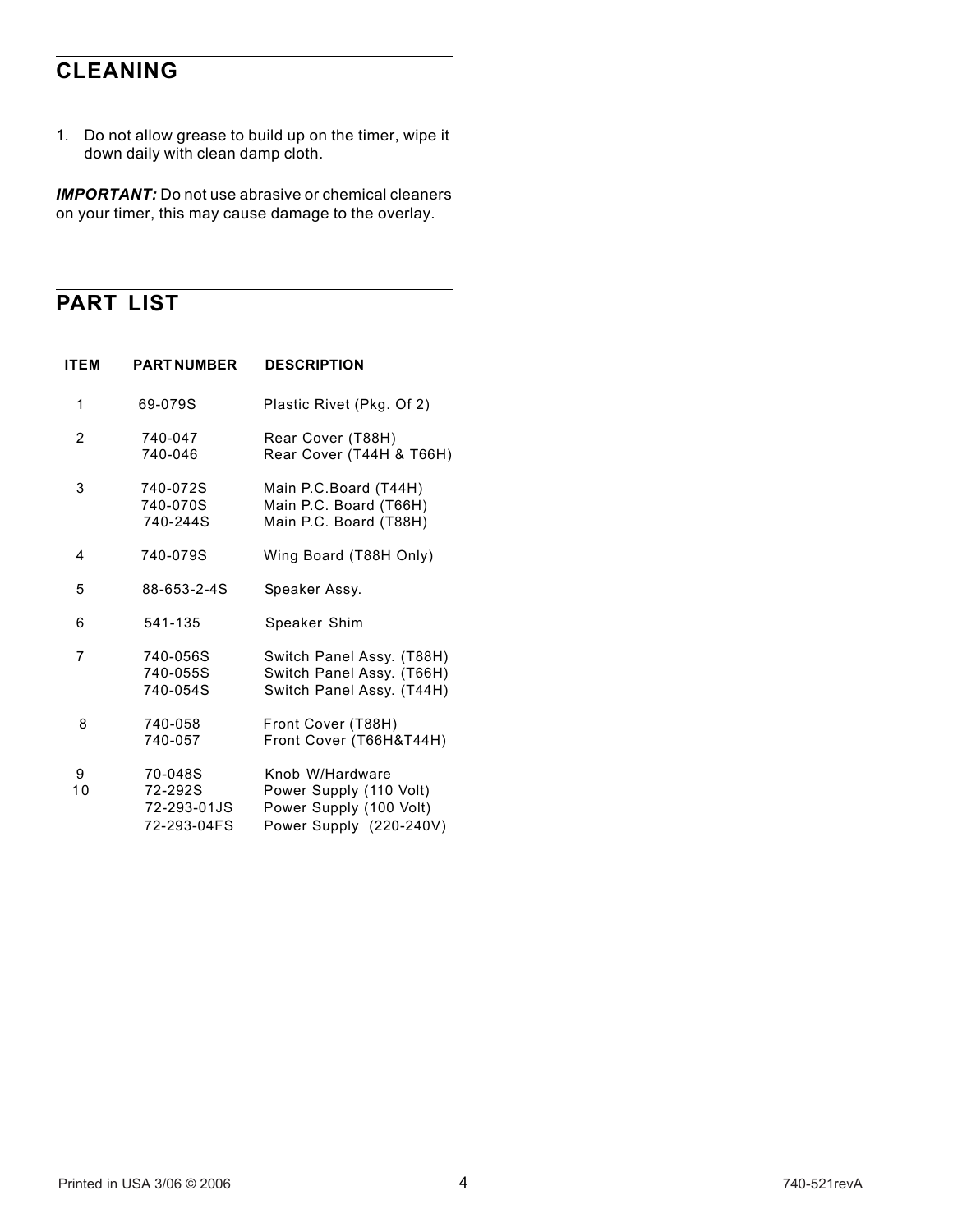

# **TROUBLESHOOTING GUIDE**

| <b>PROBLEM</b>                                                                                                         | <b>CAUSE</b>                                                                                       | <b>SOLUTION</b>                                                                               |
|------------------------------------------------------------------------------------------------------------------------|----------------------------------------------------------------------------------------------------|-----------------------------------------------------------------------------------------------|
| A. No displays or indicators lit.                                                                                      | Unit unplugged.<br>Store's circuit breaker blown.<br>Defective transformer.<br>Circuit inoperable. | Plug unit in.<br>Reset breaker.<br>Replace Main Circuit Board.<br>Replace Main Circuit Board. |
| B. Absence of Audio Alarm.                                                                                             | Speaker inoperable.<br>Circuit inoperable.                                                         | Replace Speaker.<br>Replace Main Circuit Board.                                               |
| C. Unit will not enter program<br>mode. Display does<br>not show "Prog".                                               | All channels are still counting.<br>Logo Switch inoperable.                                        | Wait until channels are in stop<br>mode.<br>Replace Switch Panel.                             |
| D. Unit enters program mode.<br>Display shows "Prog", but<br>cannot change times.                                      | The channel is still counting.<br>Arrow Switch inoperable.<br>Circuit inoperable.                  | Wait until channel is in stop mode.<br>Replace Switch Panel.<br>Replace Main Circuit Board.   |
| E. Unable to start, stop, or store<br>timer presets in program mode.<br>Missing or abnormal characters<br>in displays. | Circuit inoperable.                                                                                | Replace Switch Panel. If<br>problem persists, replace Main<br>Circuit Board.                  |